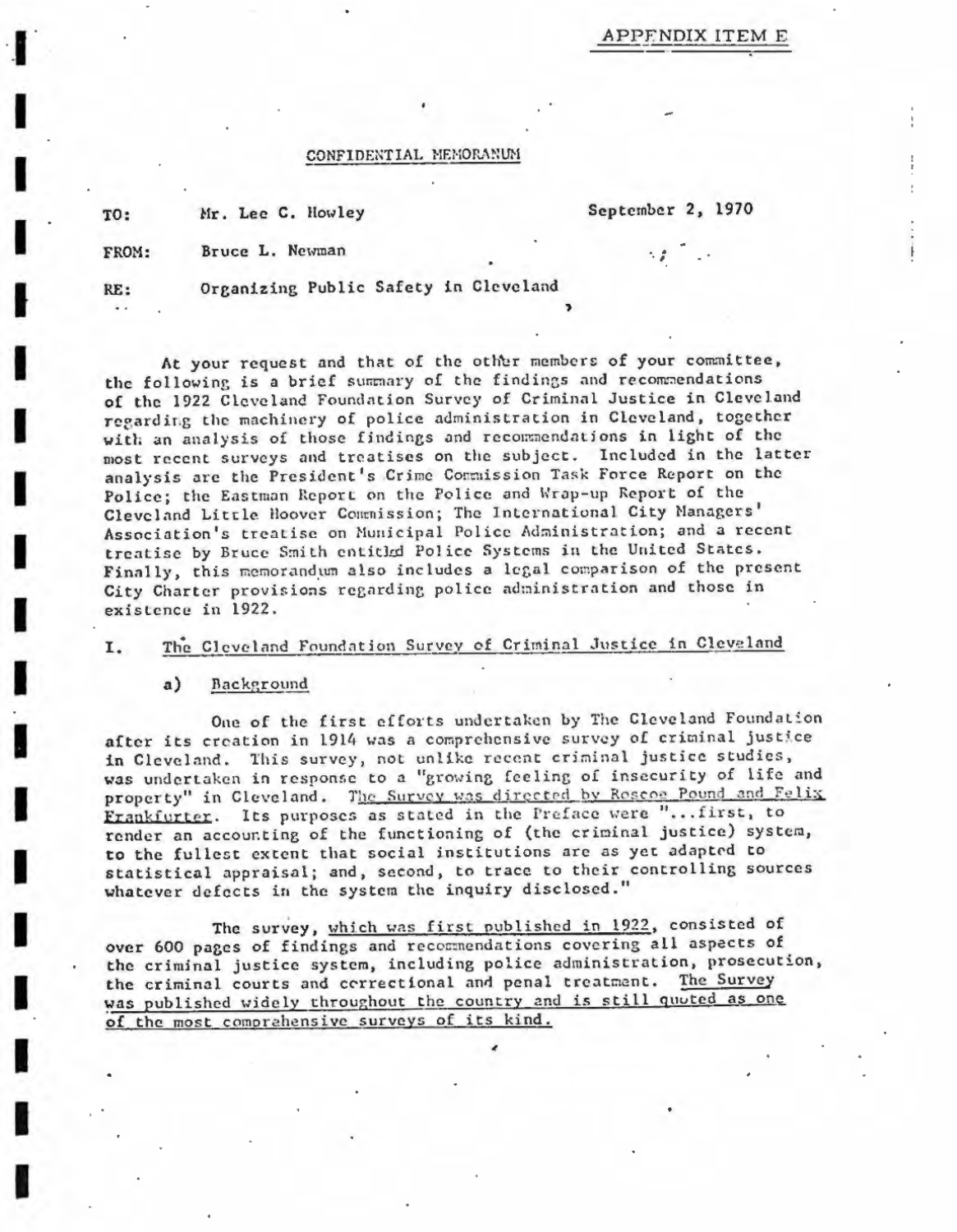### Findings and Recommendations Re:  $b)$ The Machinery of Police Administration in Cleveland

The 1922 Survey gave extensive attention to what it felt was the essential and critical flaw in Cleveland's organization for public safety: split executive responsibility for the police. After quoting the appropriate sections of the Cleveland City Charter, the survey states as follows:

"Thus it appears that the chief is given wide powers, -wider than in most cities where there is a non-professional administrative head, such as the director of public safety, between the mayor and the chief--that he is charged with the initiation of authority in administration, that is, has 'exclusive' control under ordinary circumstances, while the director's connection with the routine affairs of the police division is restricted to business matters or, as the charter vaguely calls it, 'administration of the affairs of the division.' Yet, when the real test of 'exclusive' control appears, it is found that the director and not the chief has all the power. The director makes all of the really important decisions, as, for example, in the matter of preparing the budget for police service, making rules and regulations, conducting disciplinary trials, and making the selections for appointment and promotions from the civil service lists. The director, however, is not required, nor does he have an opportunity, to establish immediate and constant contact with the actual administrative processes of police work.

"There is another odd arrangement in connection with the distribution of powers and the establishment of a line of responsibility between the two heads of the police service. The director, while depending on the chief to exercise 'exclusive' control up to the point where the director himself makes the really important decisions, does not have direct control over the chief, but merely over the facilities with which the chief has to work. The chief is appointed by the mayor and not by the director. Likewise the mayor alone has 'the exclusive right to suspend the chief of the division of police or fire for imcompetence or any other just and reasonable cause.' As a result, the chief is answerable to the director for his management of police work, but responsible to the mayor and not the director as far as his 'incompetence' is concerned. Only confused notions respecting official responsibility can result from such a situation.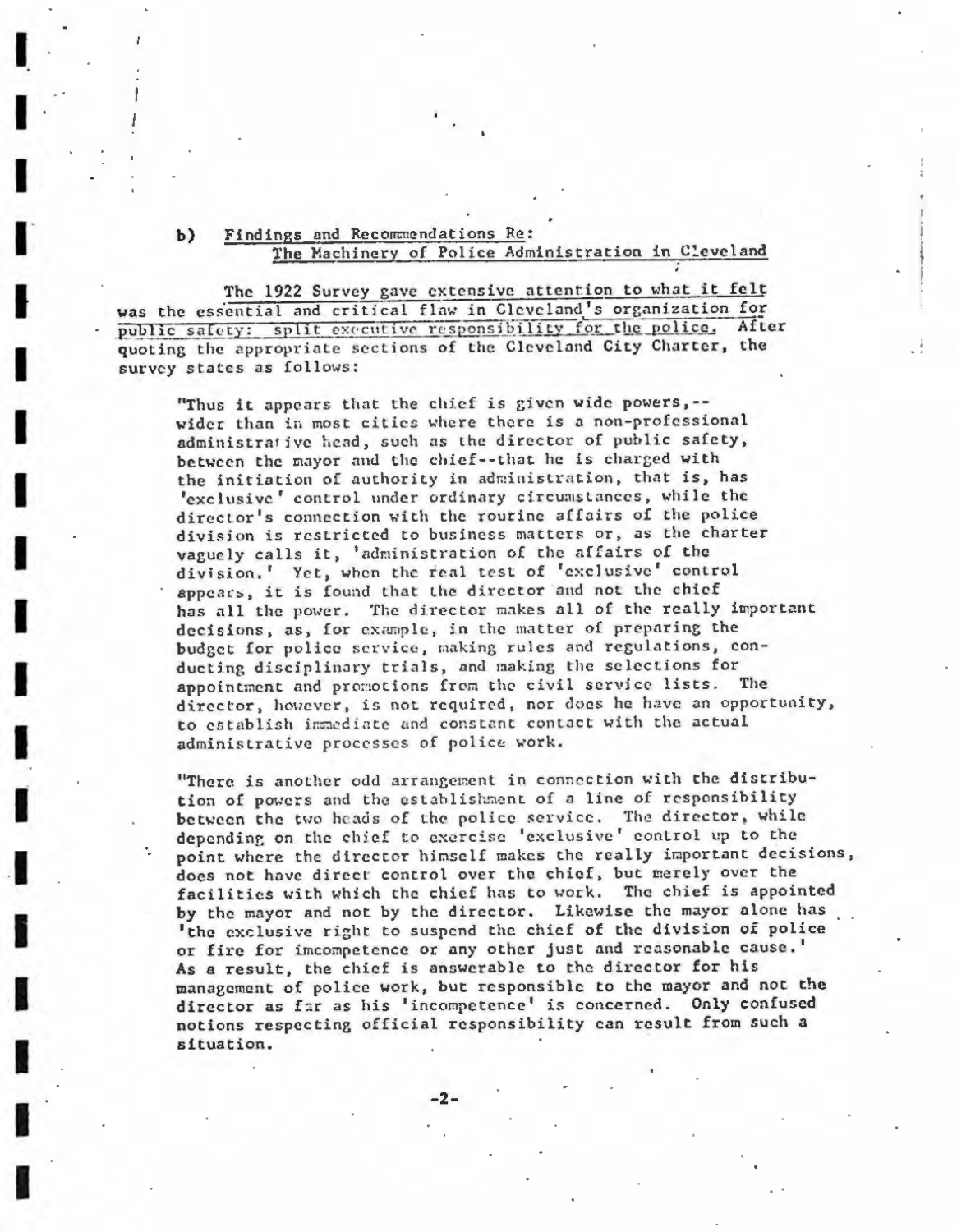"In the matter of disciplinary action, it should be pointed out here that there is another step in the scale of responsibility beyond the mayor and director. The municipal civil service commission alone has the power to pass on charges preferred against the chief of police, and it renders final judgment as well in all cases involving lower ranks which may be appealed to the commission from the judgment of the director.

I

I

I

I

I

I

I

I

I

I

I

I

I

I

I

I

I

I

"Under such a scheme of confused responsibility for police business as has been outlined above, to whom do the people at Cleveland actually look for results in policing the city? Who is held to account when a wave of robberies, burglaries, or automobile thefts occurs? Is it the director of public safety or the chief of police? Which of the two officials bears the final responsibility? The answer under the present charter is, neither. Whenever the question of efficiency is called up, the director can point to the chief and say: 'There is the man who is running the department. I neither appoint him nor remove him; he is subject to civil service provisions. If he doesn't do the job satisfactorily, I am not to blame.' A chief under the same conditions can reply by saying: 'If I had the last word in matters of discipline, so as to weed out the unfit regardless of their political friends and influences, and keep all others on their toes; if I could make the rules and regulalations governing the department and could select my men in accordance with my own standards of judgment, I could accomplish better results.' The whole scheme is admirably suited to the favorite game of 'passing the buck' -- an especially useful game where public criticism is invol ved .

'Moreover, the contention of each official, as suggested, would be absolutely correct so far as the charter goes. The director of public safety has wide general powers, but no specific contacts with the machinery he is controlling. The chief of police, on the other hand, is checked at a score of points where an administrator should have free initiative and complete authority. The chief's position at present is like that of a child driving a horse, while an adult sits beside him ready to grip the reins in front of his hands, whenever an important decision in the driving arises.

'Naturally, under the present arrangement, the whole complexion of administration changes with shifts in the offices of director and chief, and since neither officer is dependent on the other for appointment or continuance in office, such changes will be concurrent only by accident. Experience in the past has shown that with an aggressive type of man serving as chief the director will become a sort of fifth wheel whose exercise of his charter authority is likely at best to be a source of obstruction. With a less aggressive

-3- .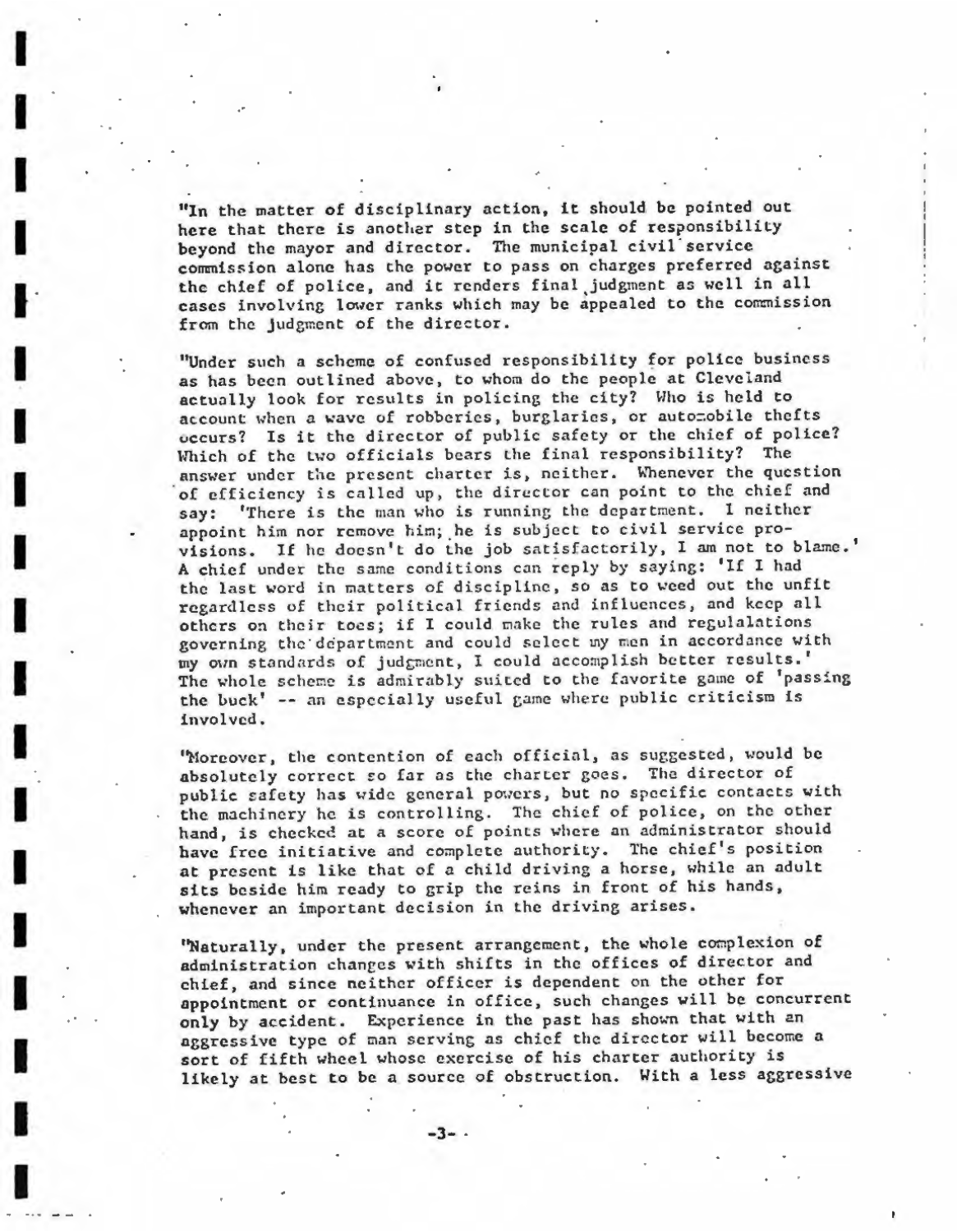chief it is probable that the director will assume more influence in the disposition of members of the force than is intended in the charter, and more than he is fitted to assume by reason of the multiplicity of his duties and his remoteness from actual police operations. Unless the chief be especially aggressive, almost to the point of standing against the director, the suggestions of the latter, because of his superior position, will be tantamount to orders."

As a result the Survey recommended that:

1. There should be a direct line of responsibility in the police organization, running from a single head down through the whole structure;

2. The police service be disassociated from the department of public safety and established as an independent department; and,

3. The department of police be in charge of a single administrative head, to be known as the director of police, appointed by the Mayor with full responsibility for administering the police service and with the exclusive right to name his own immediate assistants, including the chief ranking officer of the uniformed force to correspond to the present chief of police.

#### 11. Other Surveys and Treatises

# a) The Cleveland Little Hoover Commission

It is difficult to establish the official Cleveland Little Hoover Commission (Commission) position on reorganization of the police. There was, of course, no one Commission report. Instead there were several reports on various city functions. The pertinent one is Project #6 -- Police The Eastman Report, which did not make a specific, official recommendation on organization of the police force above the chief level, yet the Commission apparently supported the Pound-Frankfurter concept.

The Eastman Report did, in fact, adopt the nomenclature appropriate to a restructured Department of Public Safety, explaining in a footnote that it did so because "it is recommended elsewhere that the Police Division be changed to department status with the Chief of Police reporting directly to the Mayor." In the report's nomenclature: "Department: Designates the police agency which is responsible for all police functions. Its chief reports directly to the Mayor."

 $-4-$ .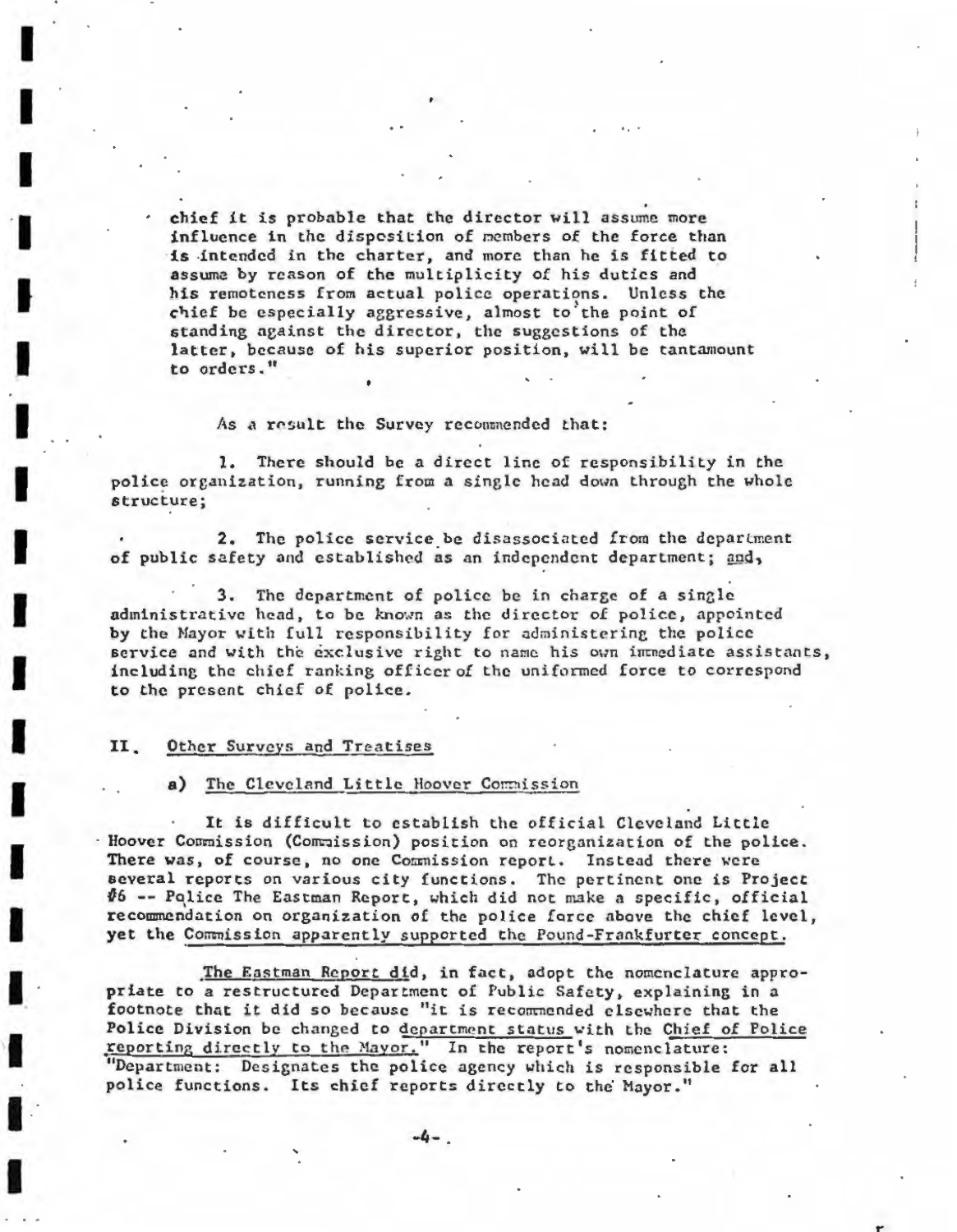The "elsewhere" mentioned in the Eastman Report's puzzling footnote is the "Executive Director's Recommendations" made by Commission Executive Director, Dorward C. Witzke and attached to the Wrap-Up Report of the Commission, but not an official part thereof. This reference is puzzling also since Witzke wrote: "CLHC Report 06 -- Police recommended that the Police Division and the Fire Division be separated and that the police activities be upgraded to departmental status."

The Executive Director's Recommendations presents, without much in the way of further textual explanation, a revised organizational chart of the city government which in part is as follows:



CLEVELAND LITTLE HOOVER COMMISSION

Proposed organization:



Firefighting force and dog pound would be included, along with other functions, in a newly-created "Department of Community Services."

Traffic cngineering would go into a "Technical Department."

r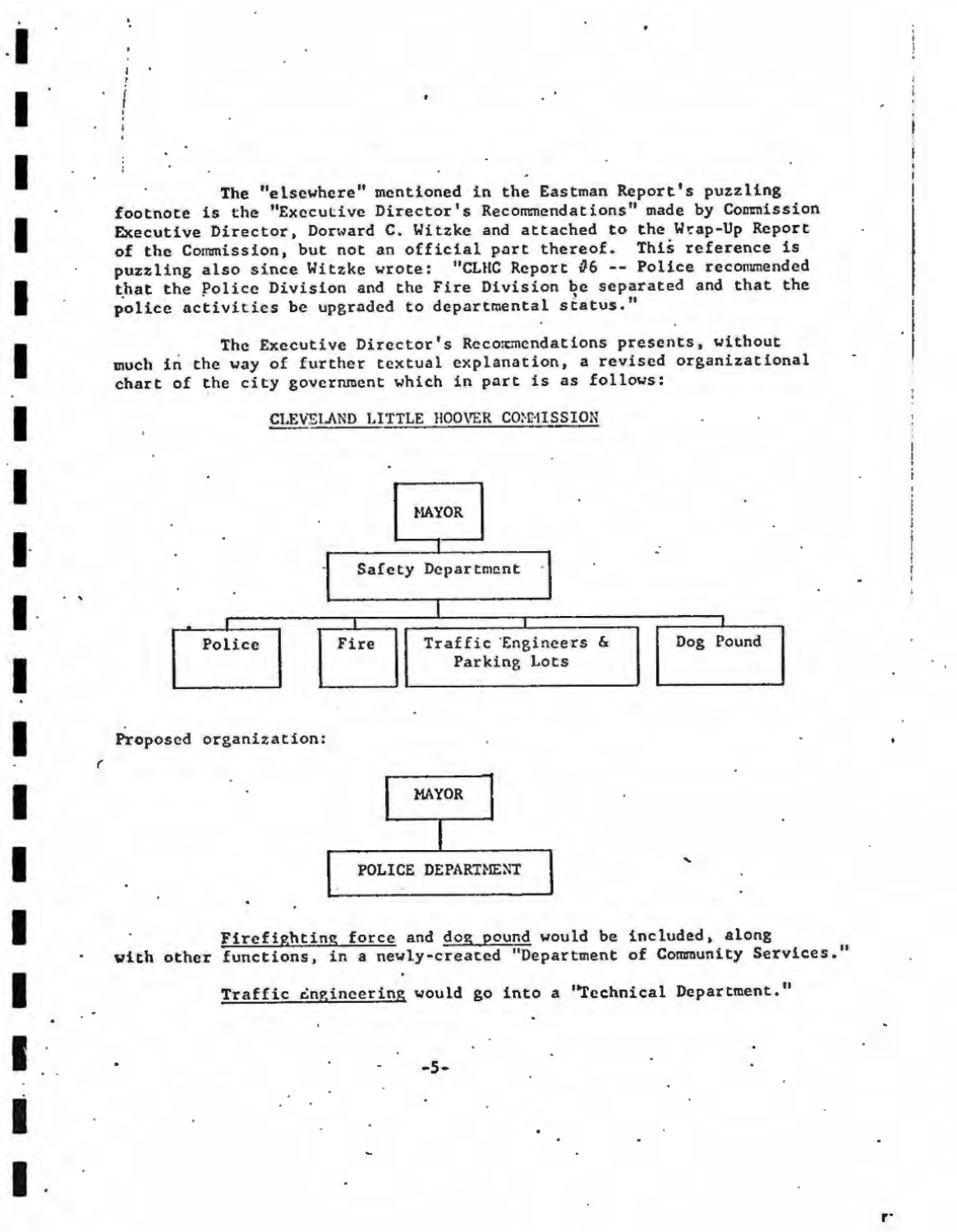## Current Trends

I

I

I

I

I

I

I

I

I

I

I

I

I

I

I

I

I

I

The current trend in organization for police control is along the course of establishing clear responsibility for the police in the hands of the elected chief executive, who is in turn responsible to an elected city council and the public at large. The trend is toward the elimination of buffers or baffles such as safety directors and citizen boards between the police and political leaders.

 $\frac{1}{2}$ . l

State control of municipal police departments remains in only a few cities in Missouri (Kansas City); Maryland (Baltimore) ; Maine and New Hampshire. Except for the recent experiment in Washington, **D.C.,** which apparently hinged almost exclusively on one individual, no major cities have established safety departments since the early 50's when the movement seemed to have peaked. According to the International Association of Chiefs of Police, the following are the only major cities with safety directors: Cleveland, Cincinnati, Louisville, Pittsburgh, Rochester, Wilmington, and Gary.

Most major cities abide by the recommendation of the International Çity Managers' Association's Municipal Police Administration:

' 'The police function should be administered through a regular city department headed by a police chief directly responsible to the chief administrator of the city."

Realization of the complexities of police work demands a community re-appraisal of what the police should do and how they should be organized to do it. The President's Crime Commission Task Force Report on the Police devoted considerable attention to increasing the role of the police themselves in making policy on police matters, but only as part of a general community effort.

"The basic need," said the report, "... is for giving police policy-making greater visibility, so that the problems and current police solutions are known to the community; to devise methods of involving members of the community in discussions of the propriety of the policies; and to develop in the police a willingness to see this process as inherent in a democratic society and as an appropriate way of developing policies which are both effective and supported by the community. " (p.33)

The desirability of community involvement in law enforcement does not, of course mean -- nor does it have to lead to -- local community control of law enforcement. While some liberal and radical groups are keenly interested in such a concept, there are good and sufficient reasons for maintaining centralized control through elected officials. As the Task Force Report emphasized , "Politicial accountability should be discussed among the police prosecutors and community groups. These should be approved by the political executive and given full publicity in the community, especially with those directly affected." (p.213)

**-6-·**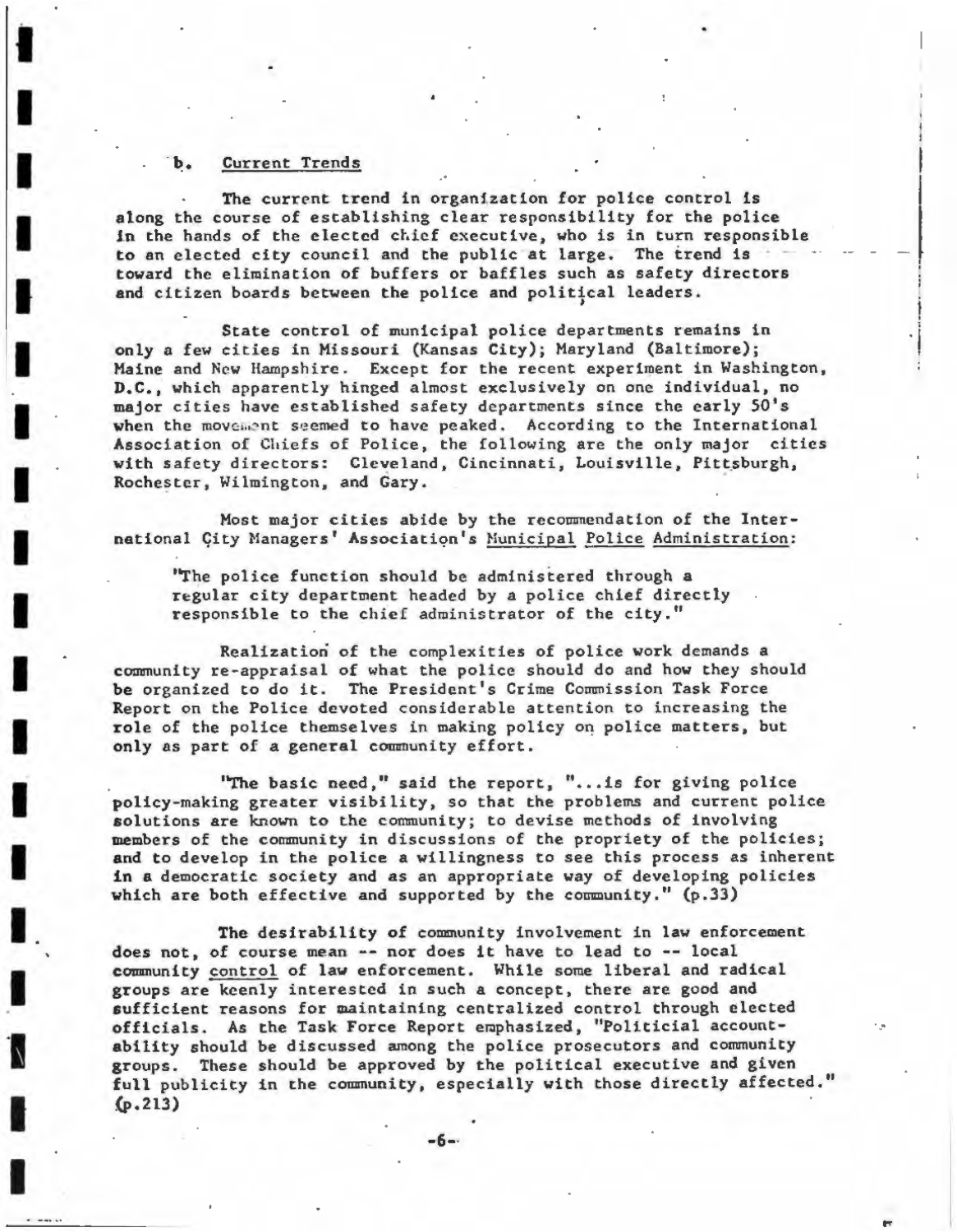Such "civilian" control can, has and will be called "political interference." But it can and should be called "democracy." The risk of improper influence is minimized, said the Task Force Report, when such control is exercised frankly and openly. The vice of political influence of an earlier day was that it tended to be of a personal nature and secretive.

# III. Legal Comparison of Present City Charter Provisions and Those in Existence in 1922

As in 1922 the Police Department for the City of Cleveland continues to operate as a division within the Department of Public Safety. The Safety Department is administered by a Director appointed by the Mayor and serving at his pleasure. As was the case in 1922, the current City Charter provides that the Safety Director shall be the executive head of police and fire forces under the direction of the Mayor.

Again as in 1922 the Chief of Police is appointed by the Mayor, may be suspended by the Mayor, which right of suspension is lodged exclu-. (vely with the Mayor:

The Chief of Police shall have exclusive control of the stationing-and transfer of patrolmen and other officers and employees constituting the police force under such rules and regulations as may be established by the Mayor or by the Director of the department to whom the Chief of Police may be immediately responsible. This language is from Section 116 in Chapter 25 of the City Charter, having been adopted to be effective November 6, 1951. Under related Section 119 of Chapter 25 of the Charter, effective November 9, 1931, the Chief of Police shall have the exclusive right to suspend any of the officers or employees under his management and control for specified reasons contained in the Charter provision. The right of suspension vested in the Chief is subject to review by the Director and thereafter through the Civil Service Commission. These provisions were the same in 1922.

The Director shall make rules for the regulation and discipline of the Fire and Police Departments and shall provide for the classification of the members in accordance with the authorization of City Ordinances.

In summary, there is no essential difference in the relationship between the Mayor, the Safety Director and the Chief of Police as these relationships existed in 1922 and as they now exist under the law of the City. Both the Director and the Chief serve at the pleasure of the Mayor. The Director's authority over the Chief is subject to the direction of the Mayor, and the Chief controls the exclusive right to suspend officers or employees in the Police Division subject to a further procedure which. does involve the Director.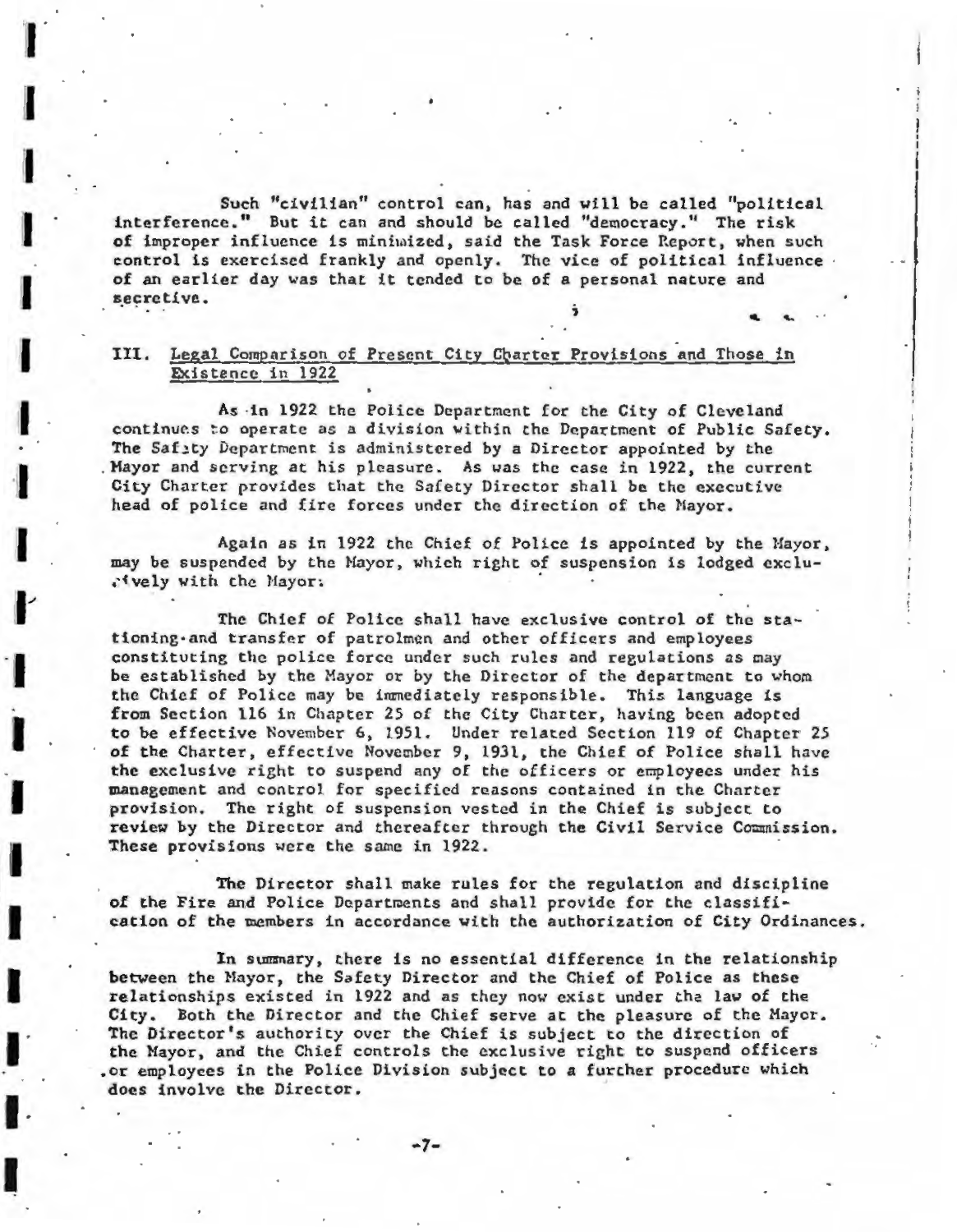The actual administrative functions of the Safety Department confine the Director largely to responsibility in business matters, such as the purchase of supplies and equipment, budgets, repair and upkeep of property. An exception to this is the power of the Safety Department as an appointing authority under the direction of the Mayor, subject to the Civil Service law of the City, in selecting recruits and promoting members of the Police Department. Nevertheless, the Chief, as previously noted, docs have exclusive control of the stationing and transfer of all patrolmen and other officers and employees, according to the rules and regulations of the Director. As a consequence, as in 1922, there is the continuing picture of a Chief given wide powers as to suspension, control of the stationing and transfer of personnel, and **daily** police operations; wb~reas, the Director exercises decisions on administrative matters regarding budgets, rules and regulations, disciplinary appeals, and selecting for appointments and promotions.

Though the Chief appears to be answerable to the Director for certain management aspects of police work, it is the Mayor who exercises the exclusive control for removing the Police Chief. Moreover, when the Director exercises his judgment on disciplinary action of the Chief, the Director's findings are still subject to further review by the Civil Service Commission, so that the Director's control over disciplinary matters in the Department are intermediate and not final from an administrative standpoint.

As in 1922, the office of Safety Directer remains a permissive department of city government. Under Section 77, Chapter 13 of the City **Charter**, the mandatory departments are Law, Finance and Public Utilities. Other departments and offices of the city government are permissive in accordance with their establishment by ordinance of Council, with the concurrence of the Board of Control. The same procedure follows for discontinuance, as well as combination, changes of functions, and duties of departments and offices; so that, in addition to the power of the purse, the City Council along with the Board of Control has, in fact, a continuing transient power over the Department of Safety .

Without further review of the duties of the Safety Department for the operation of the Fire Department, the Dog Pound, and the Division of Traffic Engineering and Parking, it is clear that there is no essential difference in the structure of the Department of Safety, nor any essential  $\cdot$ difference in the administrative problems as these matters appeared in **1922 as** against the way they are now.

### **IV.** Summary

II

11

I

I

I

I

I

**·I** 

I

I

I

I

I

**l** 

**l** 

I

I

**-1** 

I

Modern trends in organization for control of large city police forces favor the establishment of clear and direct lines of responsibility between a mayor and a single administrator of the police force.

,-

-6-